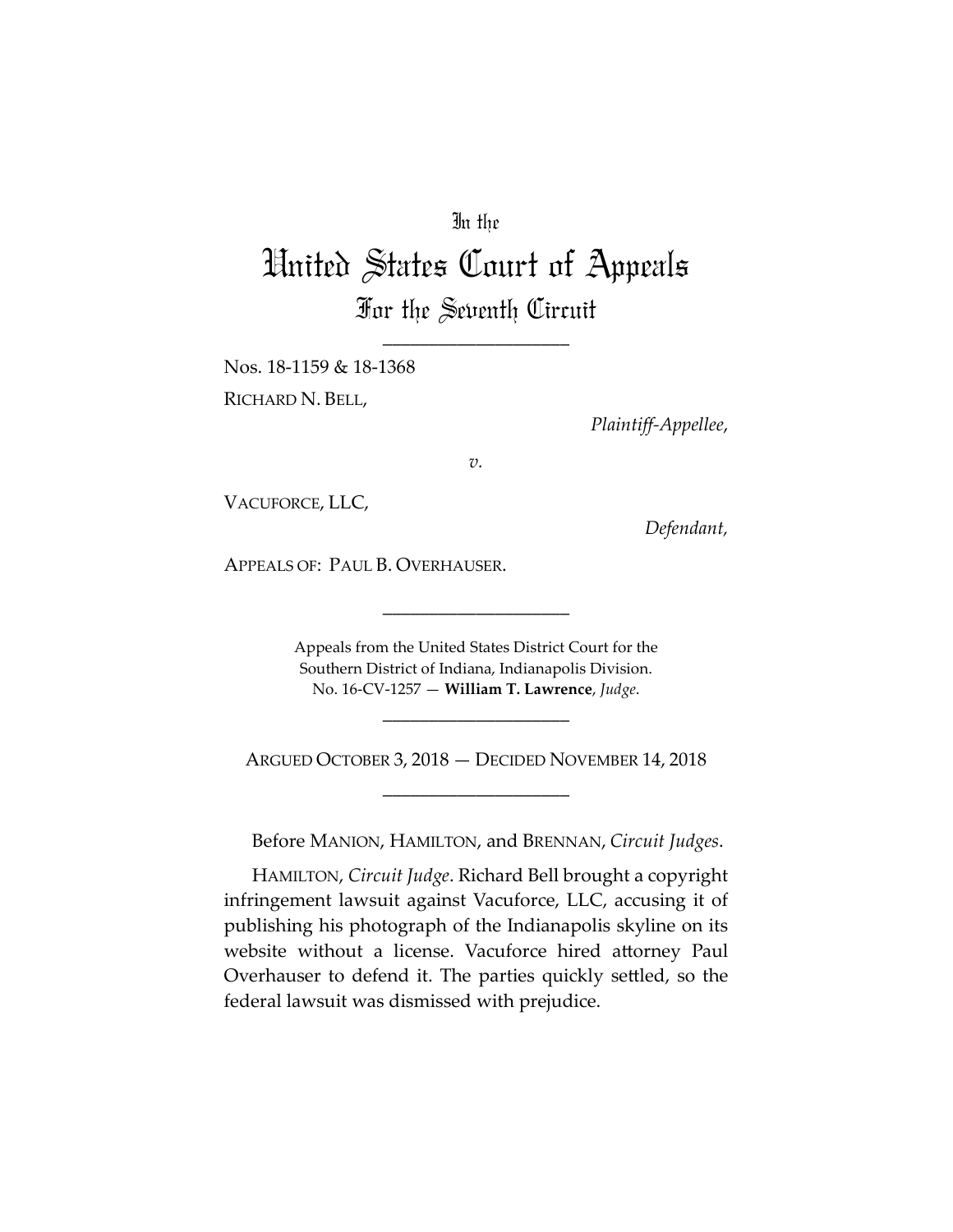That was not the end of the story. Overhauser then moved to recover attorney fees from plaintiff Bell. He argued that since the settlement produced a dismissal with prejudice, Vacuforce was the "prevailing party" for purposes of fees under the Copyright Act, 17 U.S.C. § 505. The district court considered Overhauser's motion frivolous and misleading. The court denied the motion and ordered two monetary sanctions against Overhauser: one under Federal Rule of Civil Procedure 11 and another under 28 U.S.C. § 1927. Overhauser appeals both sanctions, but we affirm both of them.

### I. *Factual Background and Procedural History*

This litigation is not the first bout between Bell and Overhauser. Bell has prosecuted dozens of similar copyright lawsuits before, and Overhauser successfully defended at least one of them on behalf of an unrelated defendant. See *Bell v. Lantz*, 825 F.3d 849 (7th Cir. 2016). In this case, however, his client settled after answering the complaint. Vacuforce agreed to pay, or to cause its insurer to pay, \$7,000 to Bell in exchange for voluntary dismissal of the case. The insurer paid Bell, and he dismissed the suit with prejudice.

After the court had entered judgment, Overhauser moved under 17 U.S.C. § 505 to recover attorney fees and costs. Overhauser argued that Bell's voluntary dismissal of the lawsuit with prejudice necessarily made Vacuforce the "prevailing party" under § 505 and that Bell's lawsuit was "frivolous" and "unreasonable."[1](#page-1-0) Remarkably, the motion seeking fees did

<span id="page-1-0"></span><sup>&</sup>lt;sup>1</sup> The Copyright Act allows a court to award a reasonable attorney fee to the prevailing party "as part of the costs." 17 U.S.C. § 505. Unlike many fee-shifting statutes designed to encourage private civil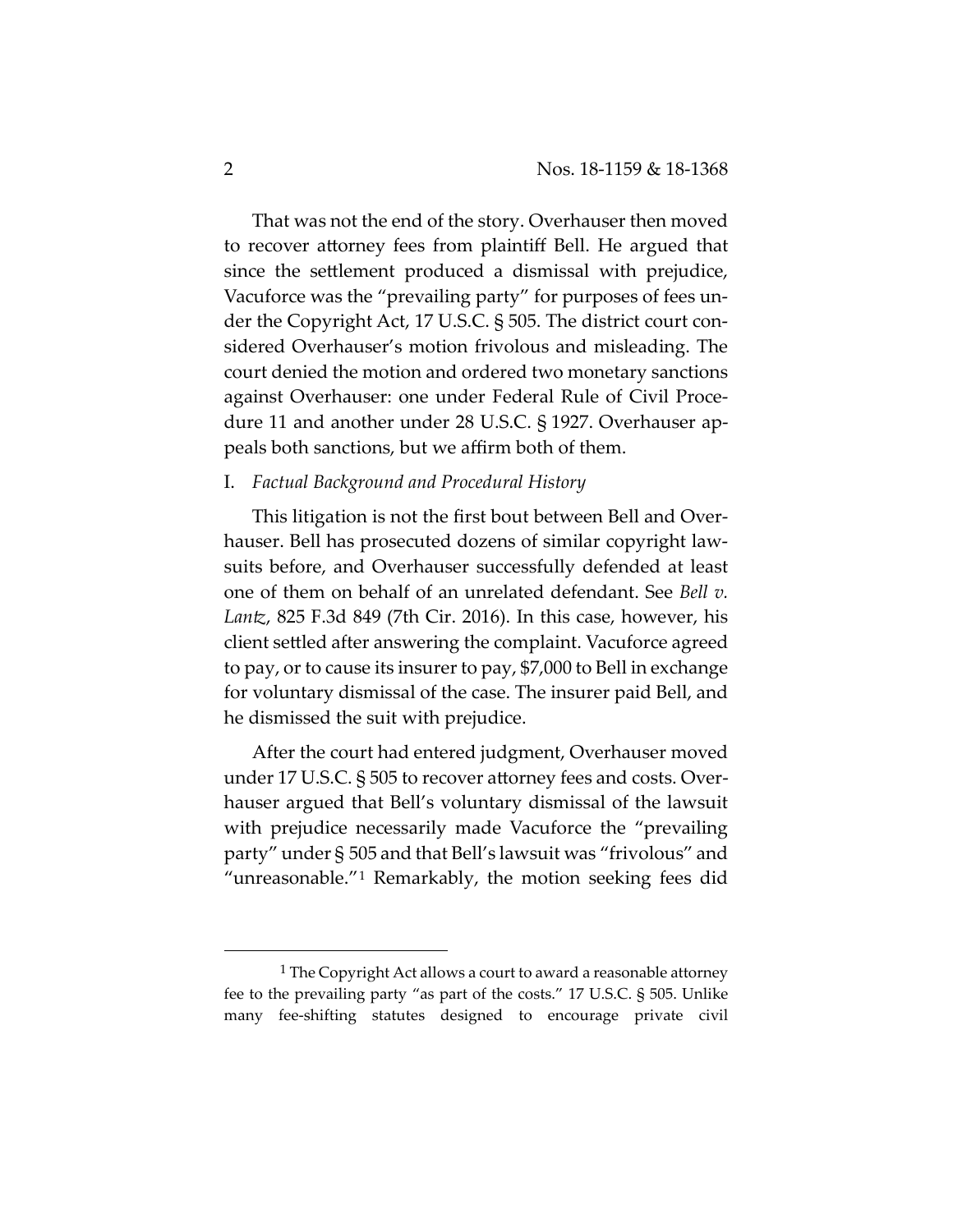$\overline{a}$ 

not mention the settlement agreement or the payment to Bell. Overhauser also advised the district court that this suit presented the "identical scenario" as *Bell v. Lantz*, in which Bell had voluntarily dismissed a copyright infringement claim after the defendant filed an answer. In *Lantz*, however, Bell had dismissed because his claim lacked a sufficient factual basis, not because the defendant had paid him. Overhauser was well aware of the differences between these cases. He had represented defendant Lantz. 825 F.3d at 850.

Bell's response to the motion told the judge about the settlement. The judge deemed Vacuforce's motion for attorney fees frivolous and misleading. The judge denied the motion and ordered Overhauser to show cause why he should not be sanctioned \$500 under Federal Rule of Civil Procedure 11. In response to the show-cause order, Overhauser primarily contested the merits of Bell's case and re-asserted his unusual theory that Vacuforce had prevailed. He maintained that settlements are irrelevant to who "prevails" in a lawsuit and that a dismissal "with prejudice" should count as a win for any defendant. He also argued that Rule 11 sanctions cannot be imposed for an omission of fact, but only for an affirmative misrepresentation. Finally, he said, only Vacuforce's insurer had paid Bell, so that Vacuforce did not lose anything by settling.

The district court rejected all of Overhauser's arguments. The judge explained that Overhauser's position that Vacuforce was the prevailing party was incompatible with existing law. Further, Overhauser had not made a non-frivolous argument for what the law ought to be under the

enforcement of the law, § 505 requires that prevailing plaintiffs and defendants be treated alike. *Fogerty v. Fantasy, Inc*., 510 U.S. 517 (1994).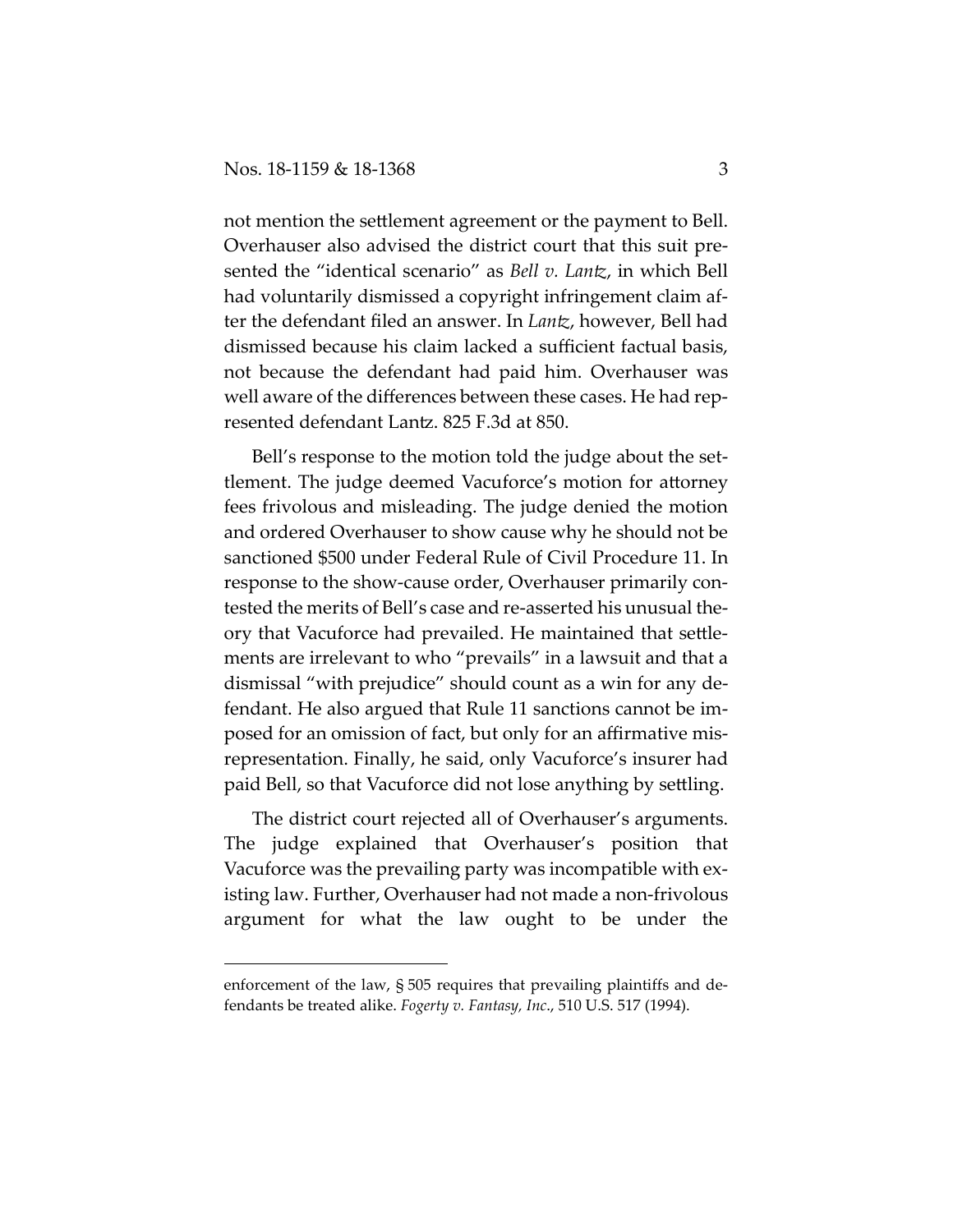circumstances of this case. Instead, he had misrepresented the events leading up to the voluntary dismissal. The court then entered a modest but symbolic \$500 sanction against Overhauser. The court also invited Bell to move under 28 U.S.C. § 1927 for his attorney fees incurred in responding to Overhauser's motion. Bell filed the motion, and the parties had another round of briefing about whether Overhauser's request for fees was sanctionable. Overhauser stuck to his argument that a settlement is "completely irrelevant" to the determination of who prevails in litigation. The court again rejected Overhauser's arguments and ordered him to pay Bell's fees. Overhauser moved to reconsider the Rule 11 sanction and to modify the court's finding that he had misrepresented certain facts. See Fed. R. Civ. P. 52(b) & 59. The court summarily denied the motion.

Overhauser appealed on behalf of himself and his client the orders denying costs and fees, denying reconsideration, sanctioning him \$500, and awarding attorney fees to Bell as another sanction. We consolidated the appeals and dismissed as untimely the appeal from the denial of Vacuforce's original motion for attorney fees. We then dismissed Vacuforce as an appellant because no sanctions were imposed against it.[2](#page-3-0)

<span id="page-3-0"></span> <sup>2</sup> As evidence of the disappointing tone of this litigation, Bell's brief argues that we should dismiss the appeals because Overhauser listed Vacuforce as an appellant in the caption of his brief. Please. In an attorney's appeal of a sanction order, it can be confusing how best to set up the caption. It is not always done correctly at first by courts or lawyers. We have used the correct approach in this opinion. See also *Hunt v. Moore Bros., Inc.*, 861 F.3d 655 (7th Cir. 2017).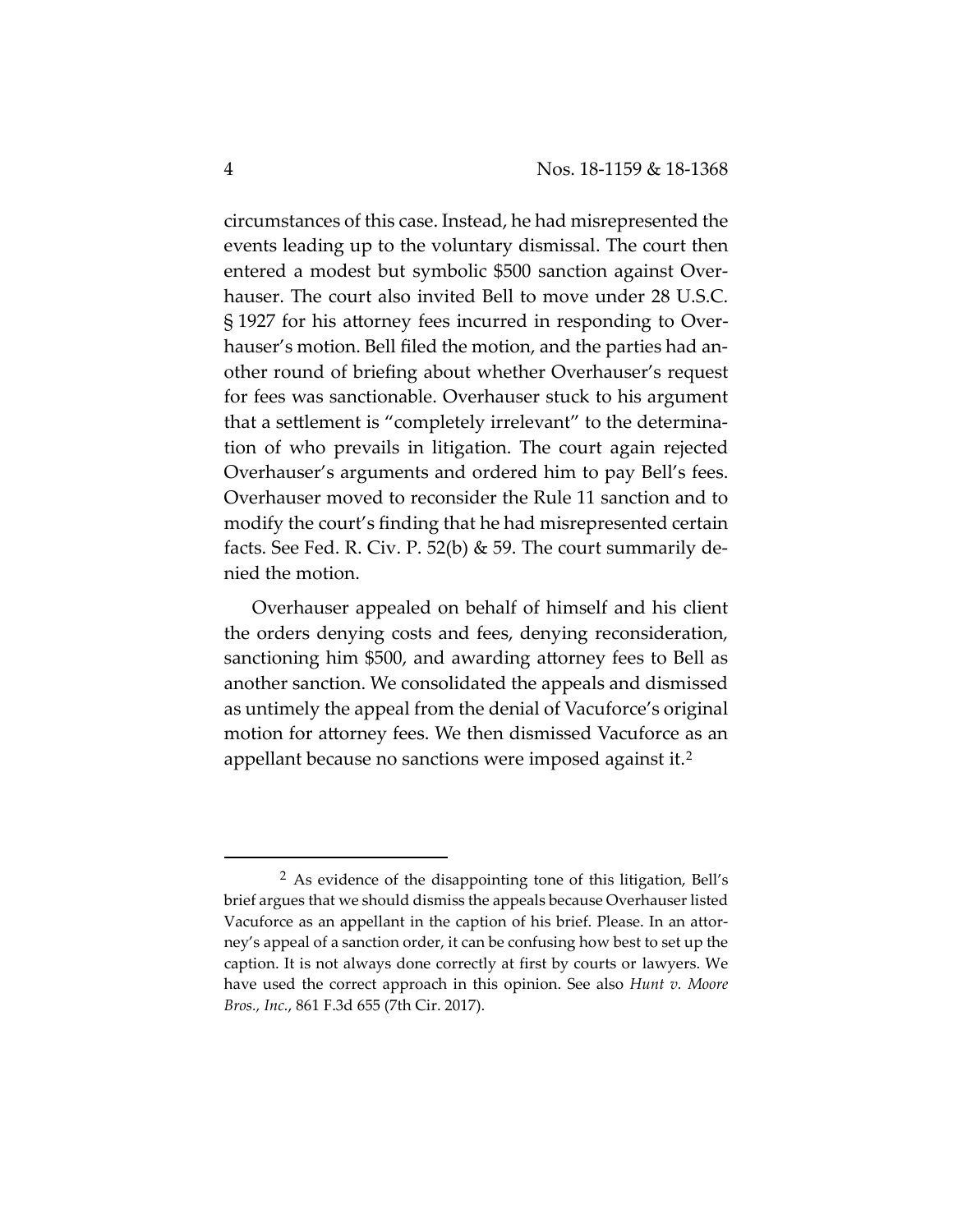#### II. *Analysis*

A. *Rule 11 Sanctions* 

We review a sanctions order under Rule 11 for an abuse of discretion. See *Cooter & Gell v. Hartmarx Corp.*, 496 U.S. 384, 405 (1990). Overhauser maintains that the district judge erred in imposing the \$500 sanction against him under Rule 11 because his contention that Vacuforce was a "prevailing party" under the Copyright Act, 17 U.S.C. § 505, was not frivolous, misleading, or otherwise improper.

Bell makes no arguments about the propriety of Rule 11 sanctions except to claim that we cannot review the findings in the district court's March 13, 2017 ruling denying Vacuforce's motion for fees and issuing a show-cause order because we have already dismissed the appeal from that ruling. That is not correct. When sanctions are imposed for filing a motion, that underlying motion lies at the heart of the sanction issues. Overhauser's arguments against the sanction necessarily echo the points he made when he first sought fees for Vacuforce, but Overhauser's timely appeal from the district court's later order actually entering the Rule 11 sanction against him is properly before us.

Under Rule 11, a district court may impose sanctions on a lawyer who submits frivolous legal arguments—those not warranted "by existing law or by a nonfrivolous argument for extending, modifying, or reversing existing law or for establishing new law." Fed. R. Civ. P. 11(b)(2); *Berwick Grain Co. v. Illinois Dep't of Agriculture*, 217 F.3d 502, 504 (7th Cir. 2000) (affirming Rule 11 sanction for frivolous post-judgment motion).

Overhauser's principal argument here is that his motion for fees was not frivolous because he cited cases awarding fees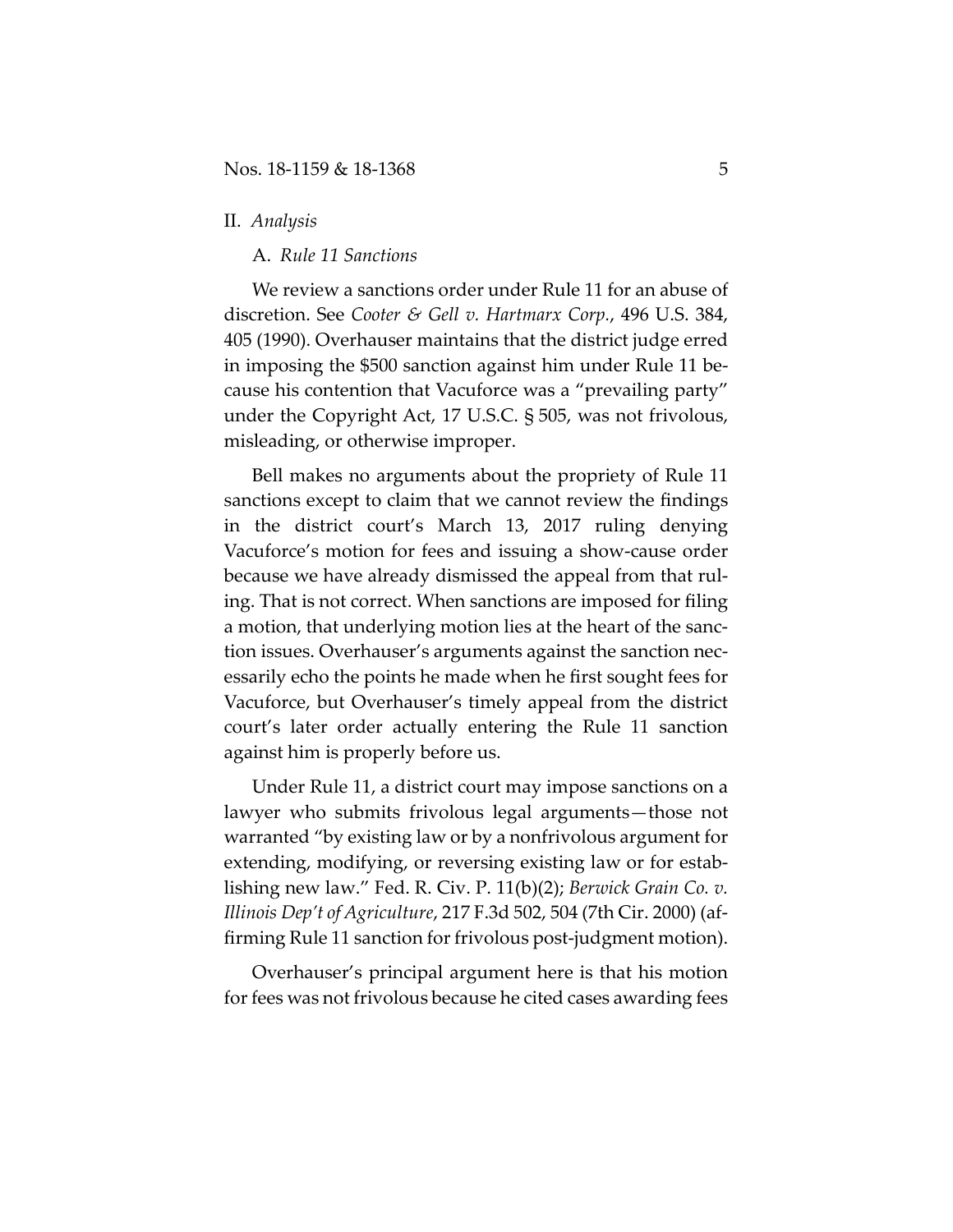to defendants after courts dismissed the cases with prejudice. See, e.g., *HyperQuest, Inc. v. N'Site Solutions, Inc.*, 632 F.3d 377, 379 (7th Cir. 2011) (affirming fee award to copyright defendant after suit dismissed for plaintiff's lack of standing); *FM Industries, Inc. v. Citicorp Credit Services, Inc*., 614 F.3d 335, 337, 339–40 (7th Cir. 2010) (affirming fee award to copyright defendant after claim dismissed for want of prosecution); *Riviera Distributors, Inc. v. Jones*, 517 F.3d 926, 927–28 (7th Cir. 2008) (reversing denial of fees to copyright defendant after plaintiff conceded it lacked evidence to prove its claim and voluntarily dismissed case).

None of the cases Overhauser cited in the district court involved an agreed settlement. None offers even tangential support for the motion filed in this case, by a defendant who paid the plaintiff to obtain dismissal. In the briefing and argument in this court, Overhauser has offered no support from any case in American law for the proposition that such a settlement authorizes treating the defendant as the prevailing party entitled to costs and attorney fees. His argument that settlement is just not relevant to the question of prevailing party status is also groundless. The reason opinions usually do not discuss the relevance of a settlement is that the point has, apparently, been sufficiently obvious to all.

On appeal, Overhauser asserts that the holding in *Riviera Distributors* supporting his position was recently reaffirmed in *Alliance for Water Efficiency v. Fryer*, 892 F.3d 280 (7th Cir. 2018). Our decision in *Alliance for Water Efficiency* actually undermines his argument. In that copyright case, the parties settled, but on terms that required the district court to retain jurisdiction over the case to enforce their long-term compliance with the settlement terms. We affirmed the district court's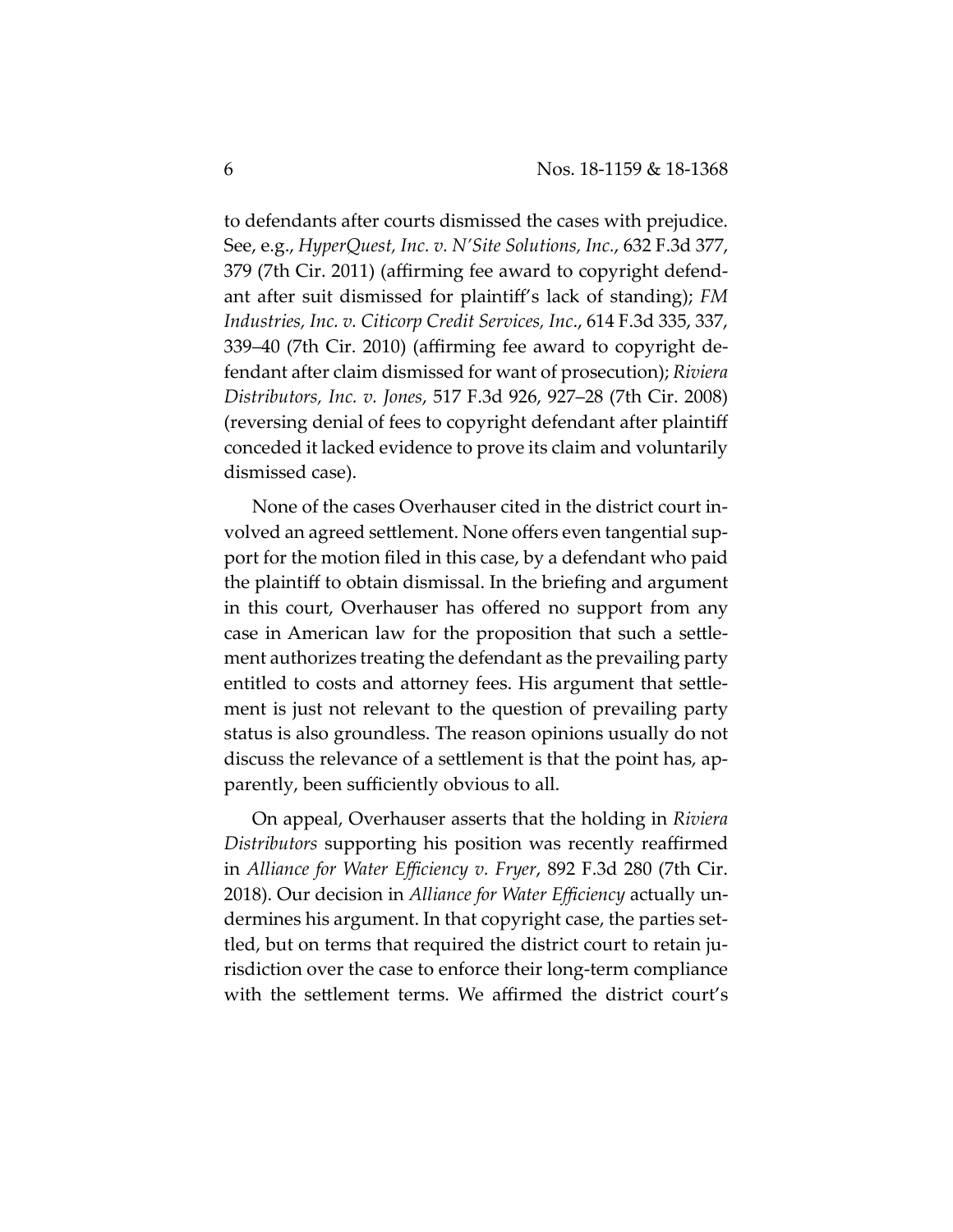denial of fees under § 505. We distinguished between settlements and judgments, explaining that the party seeking fees never obtained a judgment in his favor on the copyright question. *Id*. at 287. Overhauser argues that his client actually obtained a judgment of dismissal with prejudice, which is true, but the client obtained that judgment only by arranging to pay an amount satisfactory to the plaintiff. The most salient language in *Alliance for Water Efficiency* for our purposes is that a "defendant does not prevail under § 505 just because the parties settle." *Id*. For future reference, we'll make this explicit here: a settling defendant is not a "prevailing" defendant for purposes of a statute that authorize fee awards for prevailing parties, whether or not the settlement calls for a judgment of dismissal.

Since Overhauser did not even admit that a settlement agreement existed, he developed no non-frivolous argument that a "prevailing party" includes a defendant that obtains a voluntary dismissal with prejudice through a settlement paid by its insurer. His argument lacked even "modest support" in the case law. Cf. *E.E.O.C. v. CVS Pharmacy, Inc.*, — F .3d  $-$ ,  $-$ , 2018 WL 5734481, at  $*$ 5 (7th Cir. 2018) (as amended on petition for rehearing); *Berwick*, 217 F.3d at 504. We reject the notion that a party can "prevail" for purposes of a fee-shifting statute by paying a settlement and obtaining a dismissal with prejudice.

Overhauser next argues that the judge erroneously imposed sanctions because his motion was not misleading, and that even if it was, Rule 11 does not permit sanctions on the basis that it was misleading by omission. Specifically, he contends that non-disclosure of the settlement agreement was not misleading and that "doing so would have breached its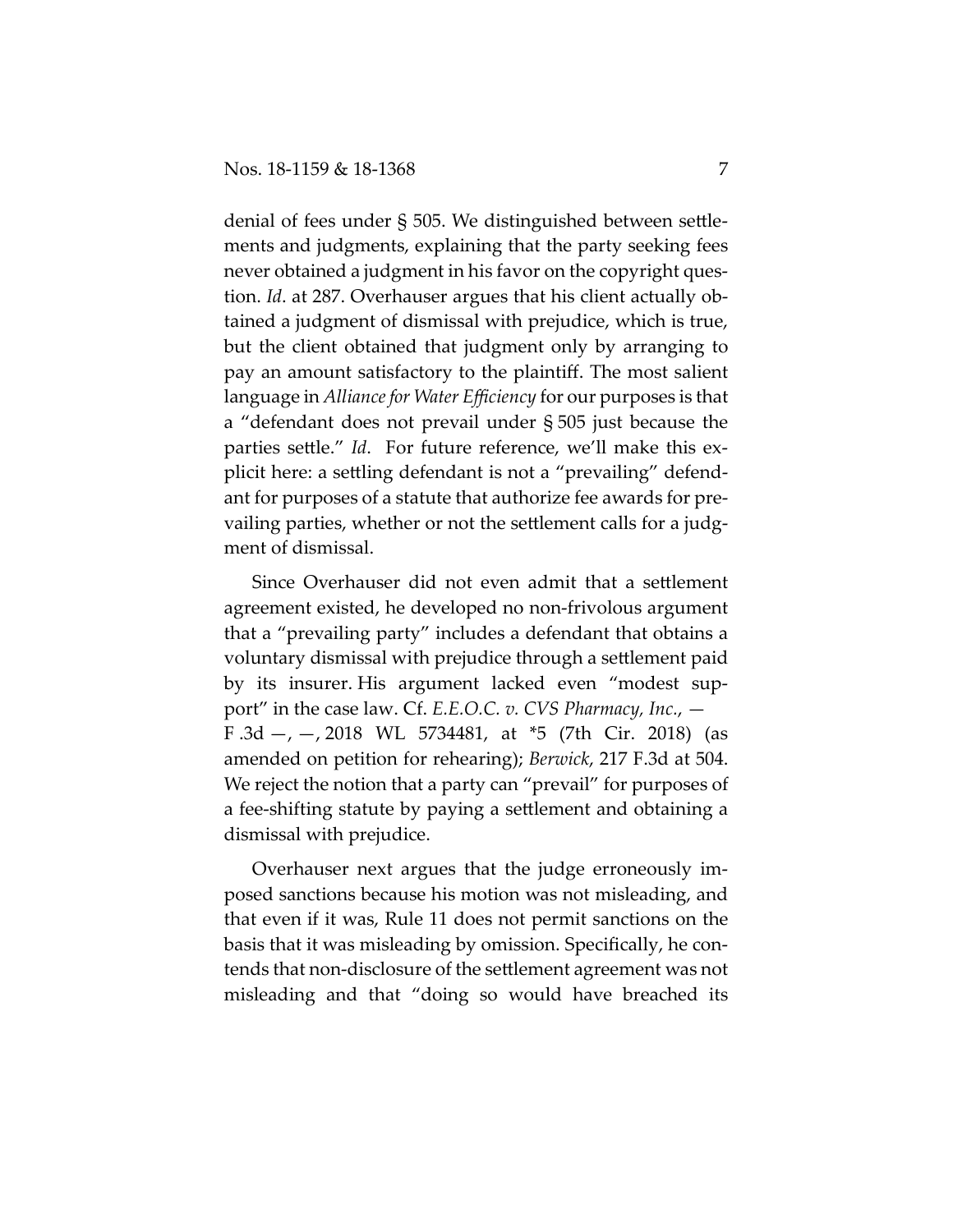confidentiality provisions, and would have been seemingly irrelevant in view of this Circuit's decisions." But Overhauser could have disclosed solely the *fact* of settlement or sought to file the document under seal. See S.D. Ind. Loc. R. 5-11. The agreement itself permitted limited disclosures.

Overhauser also says it was not misleading to characterize this case and the *Lantz* case as presenting the "identical scenario" because "in both cases, Bell moved to dismiss *after* the defendant filed an answer and affirmative defense." The similar sequence of filings does not matter. Claiming these are identical scenarios, without acknowledging the settlement in this case, requires a willful obtuseness. The plaintiff in *Lantz* conceded defeat and dismissed voluntarily and unilaterally, not as part of a settlement. That's why that defendant was entitled to attorney's fees under 17 U.S.C. § 505. In this case, Vacuforce paid the same plaintiff to settle the claim. Obtaining a dismissal with prejudice in this case was necessary to give effect to the parties' desire for confidentiality by divesting the district court of jurisdiction over the agreement. (Retaining jurisdiction over the settlement agreement would have required incorporating it into the judgment, see *Lynch, Inc. v. SamataMason Inc.,* 279 F.3d 487, 489–90 (7th Cir. 2002), but there was nothing to oversee after plaintiff was paid.)

The district court did not abuse its discretion by imposing sanctions for filing a motion for fees that was baseless and rested on "an infirm factual foundation." *CVS Pharmacy*, — F.3d at —, 2018 WL 5734481, at \*7; see also Fed. R. Civ. P. 11(b)(3) (requiring that factual contentions have evidentiary support). Overhauser's factual foundation was at the very least "infirm" when he contended that the posture of the case was analogous to *Bell v. Lantz*. Given that Overhauser litigated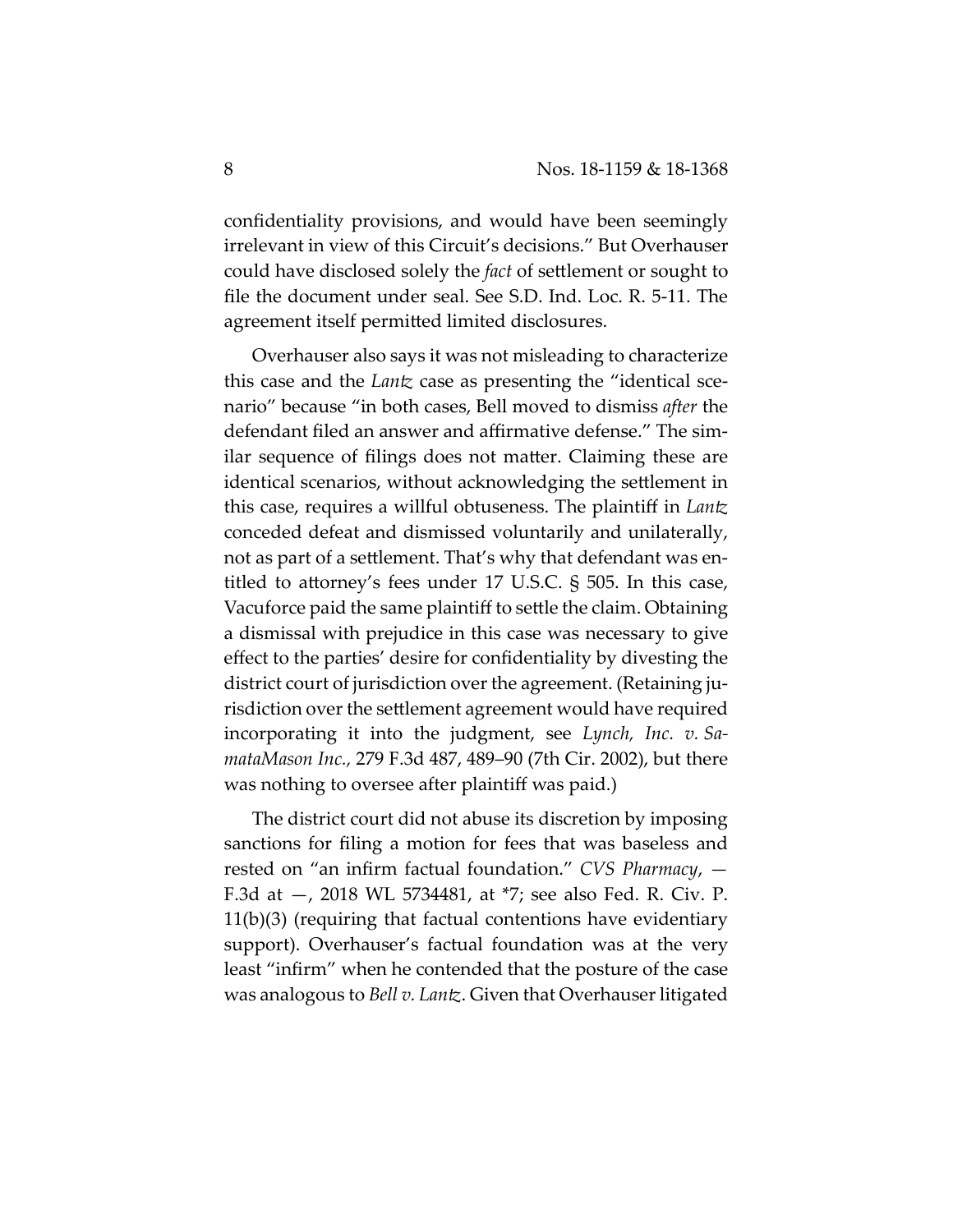*Lantz*, there is no good explanation for his misrepresentation. And Overhauser's contention that an "omission"—here, the fact that his client paid to settle—is not sanctionable is not correct. See, e.g., *Hoskins v. Dart*, 633 F.3d 541, 543 (7th Cir. 2011) (affirming sanctions for party's failure to disclose litigation history regarding 28 U.S.C. § 1915A); *In re Ronco, Inc.*, 838 F.2d 212, 218 (7th Cir. 1988) (agreeing with district court that attorney's failure to disclose relevant prior representation in bankruptcy case was sanctionable).

Finally, we reject Overhauser's last challenge to his Rule 11 sanction. He argues for the first time on appeal that the district court violated Rule  $11(c)(5)(B)$ , which limits the court's power to impose monetary sanctions on its own initiative after the entry of judgment. Overhauser waived this argument, which he could have raised in opposition to the show-cause order or in his motion to reconsider the first sanctions order. See *Puffer v. Allstate Insurance Co.*, 675 F.3d 709, 718 (7th Cir. 2012). If Overhauser had preserved the argument, however, it would have been plausible. Rule  $11(c)(5)(B)$  allows a court to award monetary sanctions on its own initiative if it issues a show-cause order "*before voluntary dismissal or settlement* of the claims made by or against the party…whose attorneys are, to be sanctioned."

Still, it would produce an odd result to find that provision applicable here, where the misconduct did not occur until after the district court had entered judgment. It was the judgment itself—dismissal with prejudice pursuant to settlement—that triggered Overhauser's sanctionable motion.

We see no obvious reason why Rule 11 should be interpreted to allow attorneys to file frivolous and abusive pleadings after a judgment without the threat of court-initiated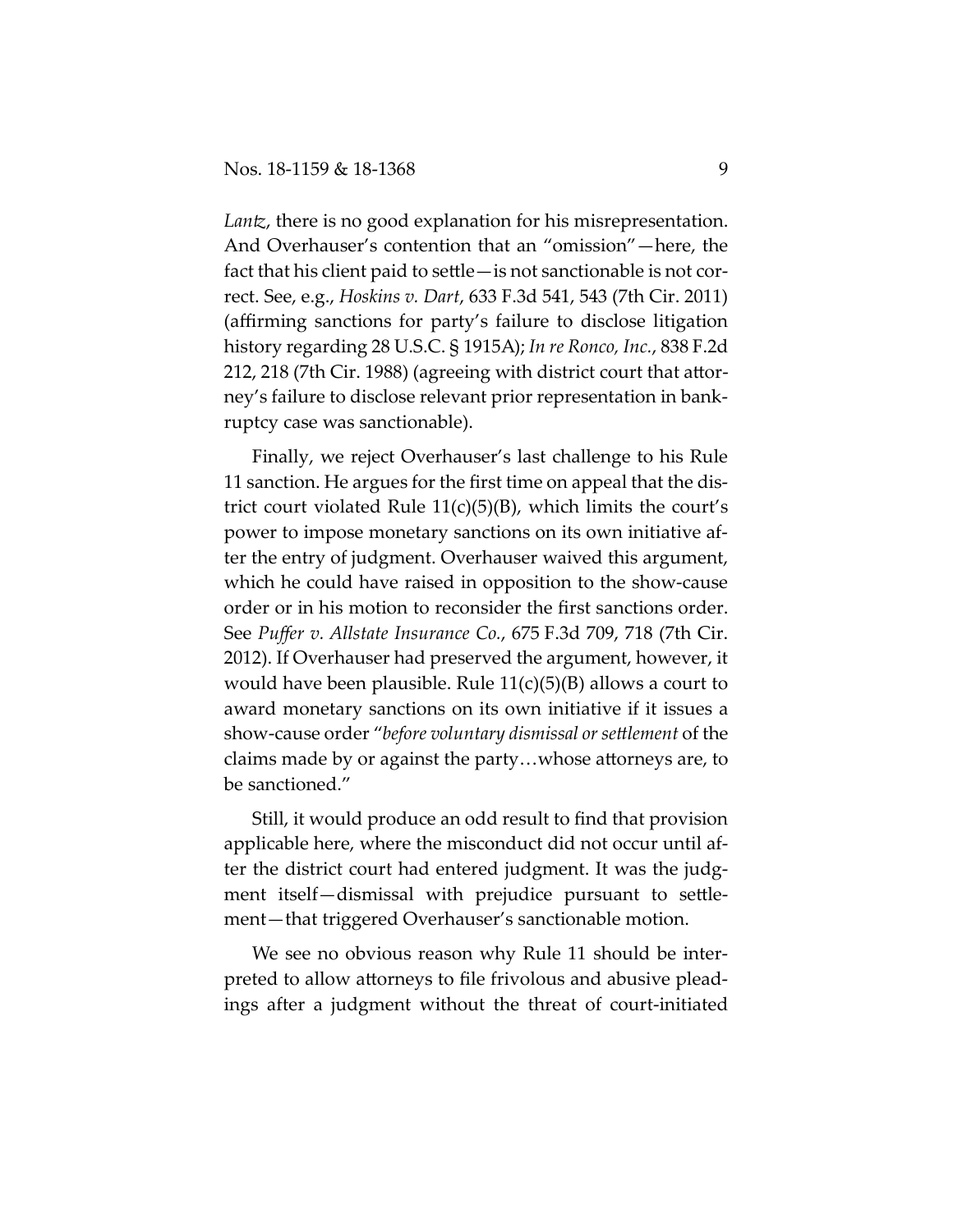monetary sanctions. See, e.g., *Kennedy v. Schneider Electric*, 893 F.3d 414 (7th Cir. 2018) (affirming Rule 11 sanction for frivolous post-judgment motion); *Berwick Grain*, 217 F.3d at 504 (7th Cir. 2000) (same, in copyright case). Allowing a court-initiated monetary sanction for post-judgment misconduct is consistent with the purpose of subsection  $(c)(5)(B)$ , which protects parties from post-judgment sanctions that might have affected the decision to settle or to dismiss a case voluntarily in the first place. See Fed. R. Civ. P. 11 advisory comm. notes 1993 amend. We are confident that if Bell had had any idea that Overhauser was going to pull this stunt, he would not have been willing to dismiss the case voluntarily. The district court ordered Overhauser to show cause before imposing the sanctions, thus satisfying the fairness and notice concerns embodied in the rule. See Fed. R. Civ. P. 11(c)(1); *Divane v. Krull Electric Co.*, 200 F.3d 1020, 1025 (7th Cir. 1999). For these reasons, we will not overlook Overhauser's waiver of the textual argument.

# B. *Section 1927 Fee Award*

We also review sanctions imposed under 28 U.S.C. § 1927 for an abuse of discretion. *United States v. Rogers Cartage Co.*, 794 F.3d 854, 862 (7th Cir. 2015). The same standard applies to the denial of a motion to reconsider. *Lightspeed Media Corp. v. Smith*, 830 F.3d 500, 505 (7th Cir. 2016). Overhauser appeals the § 1927 sanctions requiring him to pay the attorney fees Bell incurred in responding to the frivolous motion for fees. Overhauser rests his argument on his earlier premise that his motion to award costs and attorney fees to Vacuforce was not frivolous or misleading. He also contends that Bell's motion for § 1927 sanctions was incoherent and that the district court did not explain its decision adequately.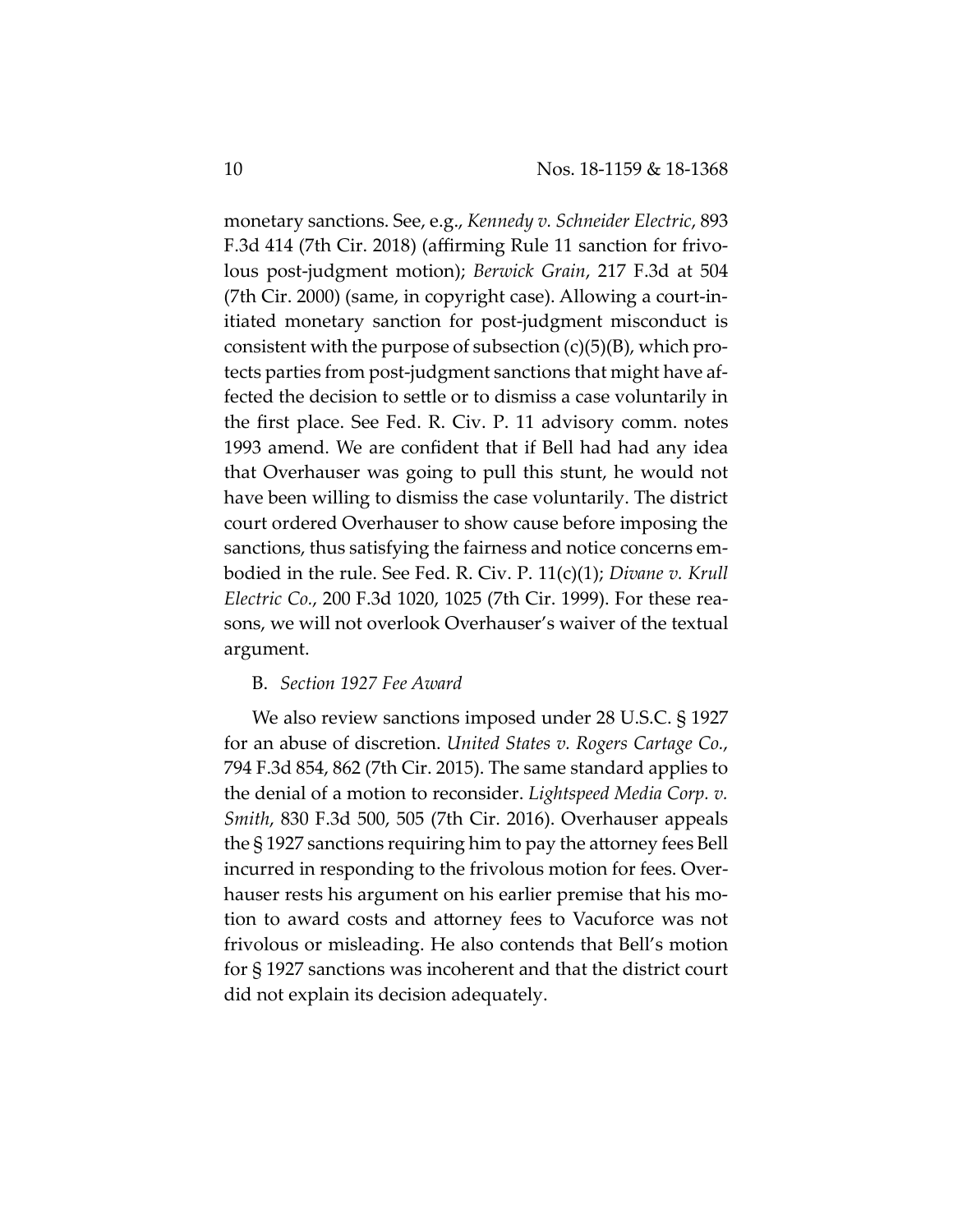The district court did not abuse its discretion by imposing the § 1927 sanction. "Objective bad faith" will support a sanction under § 1927. *Hunt v. Moore Bros., Inc.*, 861 F.3d 655, 659 (7th Cir. 2017). A lawyer demonstrates objective bad faith when she "pursues a path that a reasonably careful attorney would have known, after appropriate inquiry, to be unsound." *Boyer v. BNSF Ry. Co.*, 824 F.3d 694, 708, modified on other grounds on reh'g, 832 F.3d 699 (7th Cir. 2016), quoting *In re TCI, Ltd.* 769 F.2d 441, 445 (7th Cir. 1985). A court has broad discretion using this power. *Hunt*, 861 F.3d at 660. The district court found that Overhauser's legal contentions were baseless and that he failed to disclose the proper factual foundation necessary to evaluate his legal argument. Although Bell did not belabor the reasons for sanctioning Overhauser, the motion and the court's earlier order gave Overhauser adequate notice of the objectionable conduct and afforded him a fair opportunity to respond. See *Morjal v. City of Chicago*, 774 F.3d 419, 422 (7th Cir. 2014). The district court did not abuse its discretion in determining that Overhauser's conduct was so objectively unreasonable that it called for compensatory sanctions under § 1927 just as it called for sanctions under Rule 11.

Overhauser also contests the denial of his motion to reconsider the ruling initially sanctioning him. As the discussion of the sanctions awards should make clear, the district court's assessment of that motion was correct: Overhauser's assertion that Vacuforce "prevailed" while failing to mention the settlement provided a sound basis for denying the motion. See *Alliance for Water Efficiency*, 892 F.3d at 286 (rulings on fee requests under § 505 are reviewed for abuse of discretion). Because Vacuforce was not the prevailing party and the district court was well within its discretion to impose sanctions as an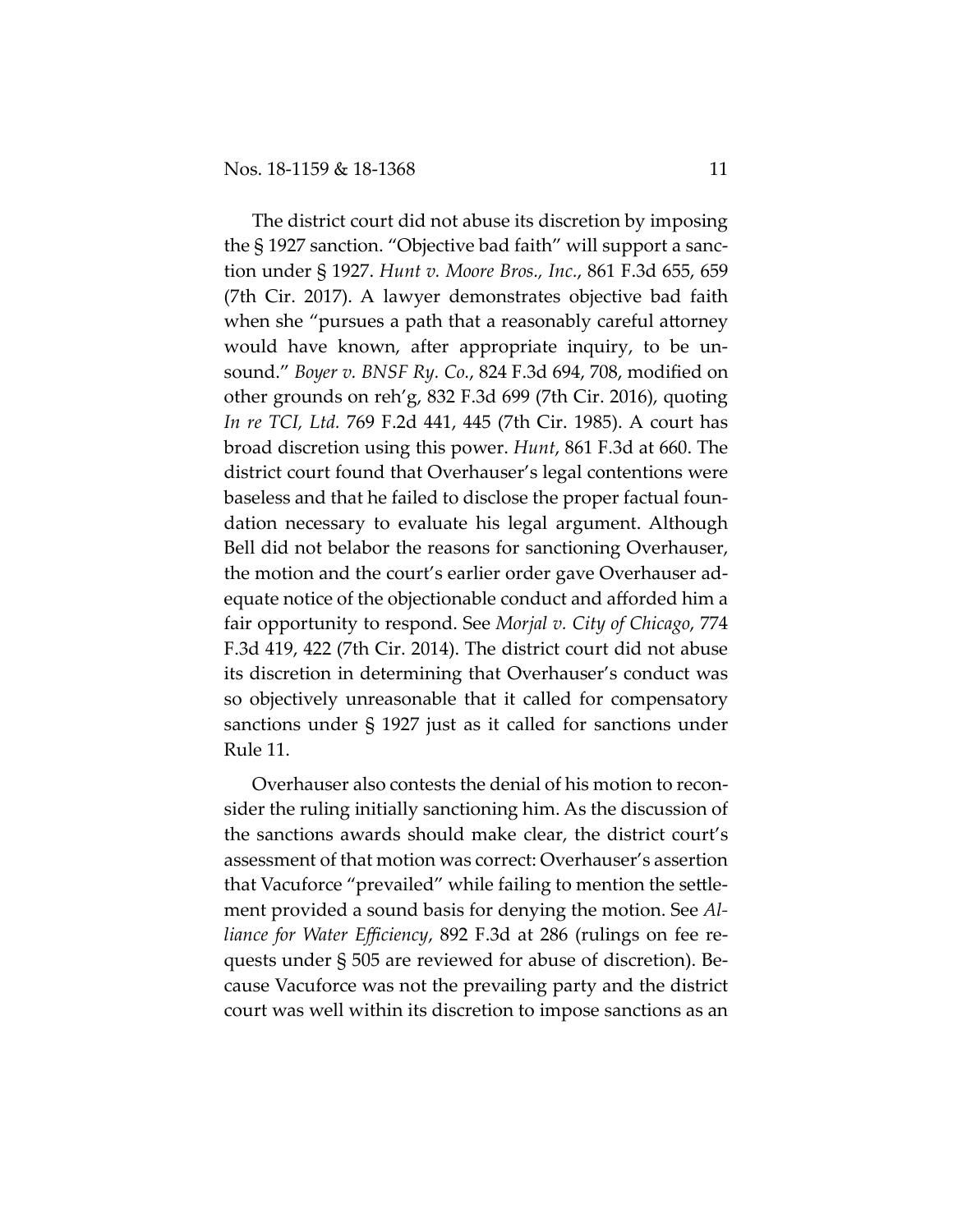original matter, it had even greater discretion not to reconsider that ruling, especially without a coherent argument that it had erred legally or factually.

## C. *Appellate Sanctions*

Finally, Bell's response brief requests appellate sanctions against Overhauser for several reasons, including that Overhauser's appeal simply repeats his losing arguments from the district court and constitutes a "colossal waste of time." Federal Rule of Appellate Procedure 38 expressly requires parties to move for sanctions in a "separately filed motion." We reminded Bell's counsel of this requirement at oral argument, and only afterwards did Bell file the requisite motion. We have previously refused to grant non-conforming requests for sanctions, noting the "irony inherent in a party's procedurally improper request that the court sanction an opposing party for failing to comply with other procedural rules." *Kennedy v. Schneider Electric*, 893 F.3d at 421. Bell's motion has come too late.

In addition, although the underlying motion that prompted the district court to admonish Overhauser was frivolous and sanctionable, it does not follow that the appeal of the sanctions was itself frivolous. See *Insurance Co. of the West v. County of McHenry*, 328 F.3d 926, 930 (7th Cir. 2003) (Rule 38 sanctions not warranted where at least one issue on appeal had reasonable basis in law and fact). We also are not inclined to add fuel that would further raise the temperature between these two parties in their legal analog to long-term trench warfare.

The district court did not abuse its discretion in imposing sanctions under Rule 11 and 28 U.S.C. § 1927 or in denying